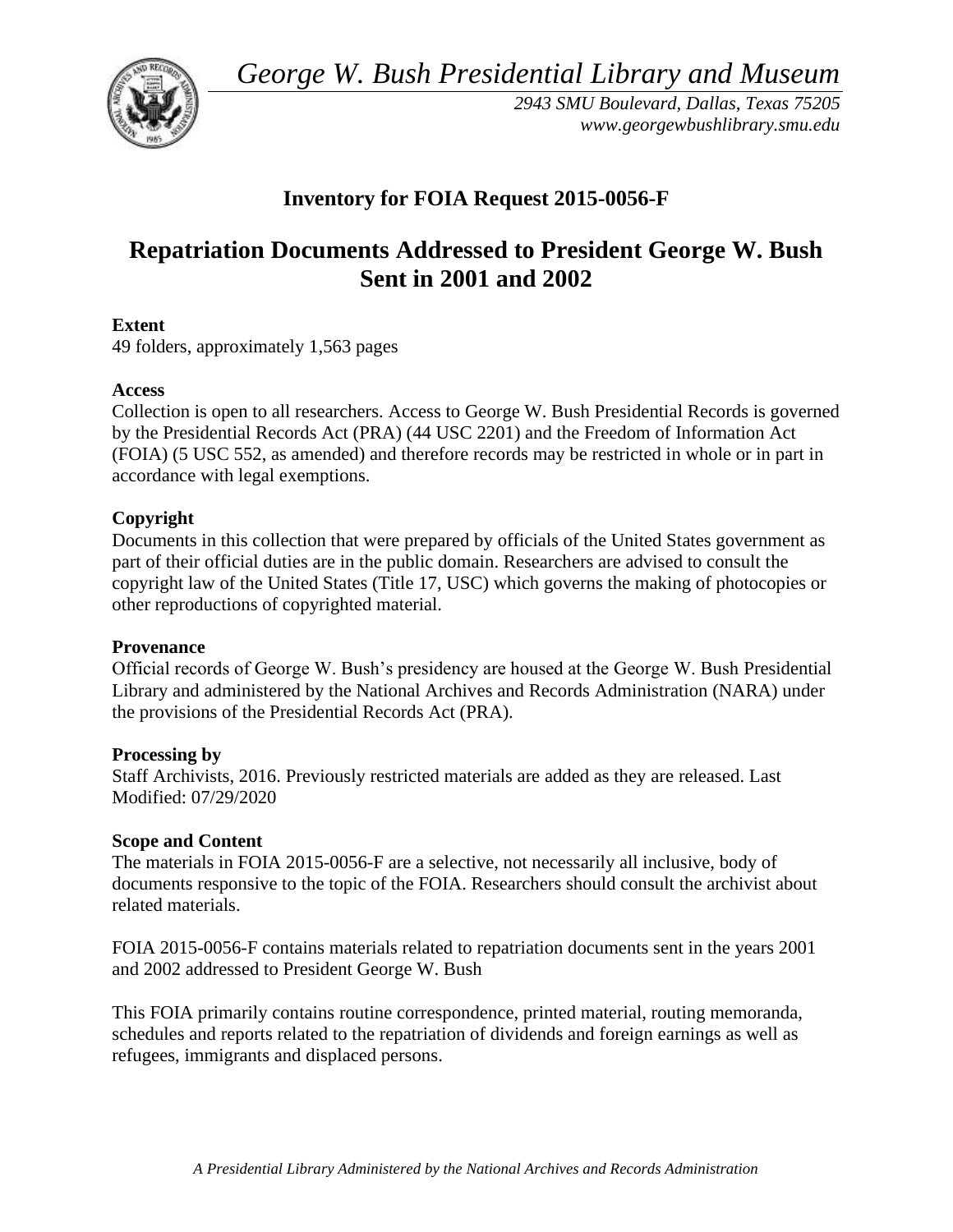#### **System of Arrangement**

The materials in FOIA 2015-0056-F are a systematic body of documents responsive to the topic of the FOIA. Researchers should consult an archivist about related materials.

Documents responsive to this FOIA were found in these collection areas – White House Office of Records Management (WHORM) Subject Files and Staff Member Office Files.

Staff Member Office Files are maintained at the folder level by staff members within their individual offices and document all levels of administration activity.

Staff Member Office Files are processed at the folder level, that is, individual documents are not selected and removed from a folder for processing. While this method maintains folder integrity, it frequently results in the incidental processing of documents that are not wholly responsive to the subject area.

WHORM Subject Files are processed at the document level.

The WHORM Subject File compiled by the White House Office of Records Management is comprised of a series of documents assigned a letter/number combination and filed in a subject category. A complete listing of the subject categories including a detailed description of each category is available in our research room and on our website at <www.georgewbushlibrary.smu.edu>

The following is a list of documents and folders processed in response to FOIA 2015-0056-F:

#### **Box 1**

#### **Records Management, White House Office of**

| <b>Subject Files</b>                                |
|-----------------------------------------------------|
| 535606                                              |
| 535685                                              |
| 535691                                              |
| 542751                                              |
| 549575                                              |
| 549732                                              |
| Subject Files - CO001-01 (Africa)                   |
| 457851                                              |
| Subject Files - CO001-03 (Asia)                     |
| 479794                                              |
| Subject Files - CO038 (China, People's Republic of) |
| 506260                                              |
|                                                     |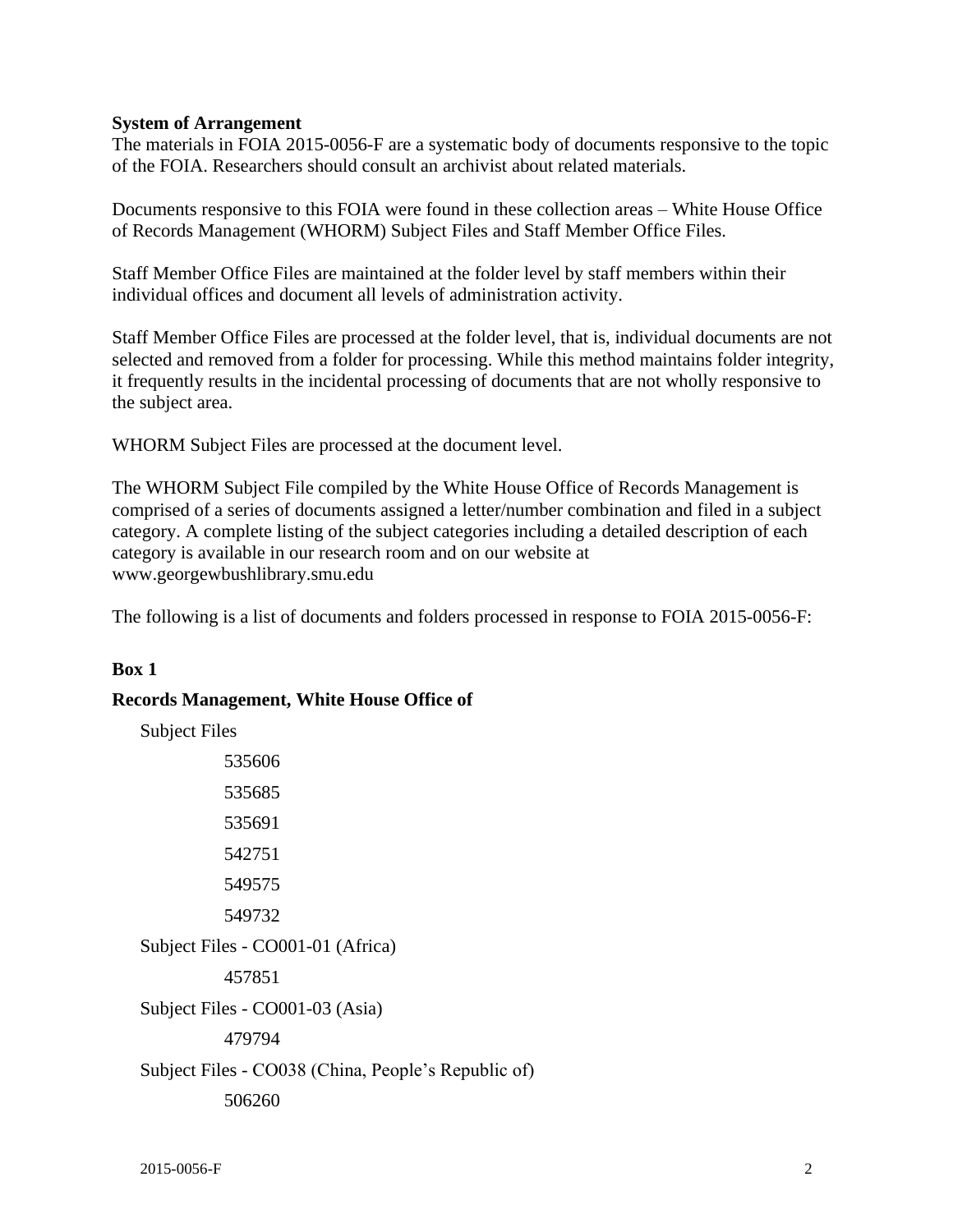Subject Files - CO038-02 (China, People's Republic of/Red China) 544103 Subject Files - CO045 (Cuba) 453802 Subject Files - CO072 (Haiti) 487497 Subject Files - CO090-01 (Korea, North) 534858 542712 Subject Files - CO0139 (Russia) 507029 Subject Files - CO148 (Kosovo) 488229 Subject Files - FA (Federal Aid) 542572 Subject Files - FG001 (President of the United States 490935 Subject Files - FG001-01 (Presidential Delegations of Authority) 521815 Subject Files - FG001-07 (Briefing Papers) 12/04/2002 [539582] Subject Files - FG030 (Legislative Branch) 513133 - 521081 Subject Files - FO002 (Diplomatic Affairs - Consular Relations) 511501 **Box 2**  Subject Files - IM (Immigration) 494210 508803 [1] 508803 [2]

508852

535058

Subject Files - LG (Governments, Local)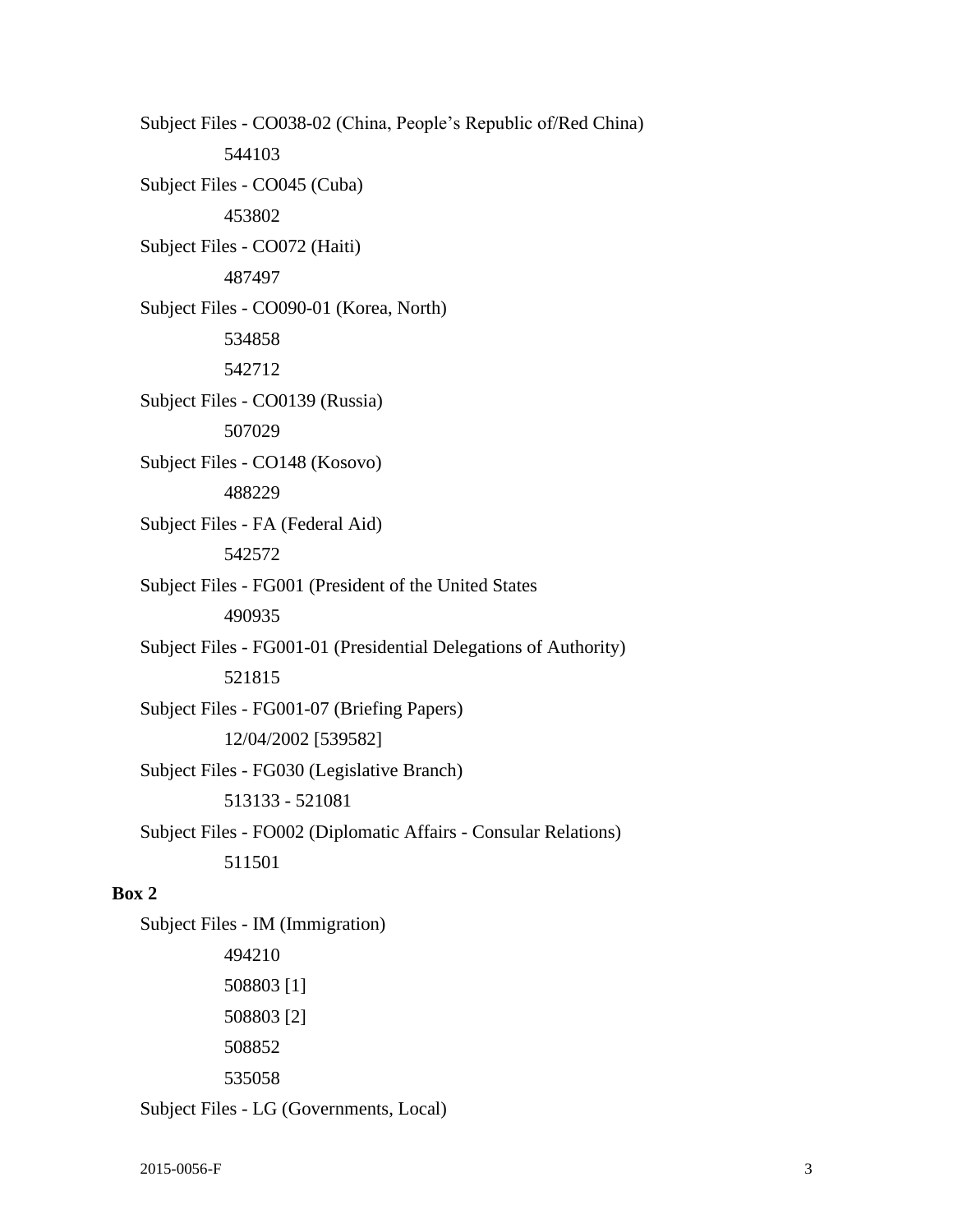456703

Subject Files - ME002 (Messages Sent to Groups/Organizations)

490210

Subject Files - ND016 (Wars - Conflicts)

Subject Files - PP010 (Messages Received by the President)

448112

Subject Files - RM (Religious Matters)

480594

Subject Files - TR (Travel, Presidential)

506262

506315

#### **Staff Member Office Files**

 Counsel's Office, White House Communications, White House Office of Besanceney, Brian Interior Repatriation Council of Economic Advisors Anderson, John - Subject Files Repatriation Rosen, Harvey - Subject Files Dividend Repatriation Proposal Swagel, Phillip - Subject Files Foreign Earnings Repatriation Proposal Mitnick, John I: Interior Repatriation Homeland Security, White House Office of Gordon, John Lateral Repatriation